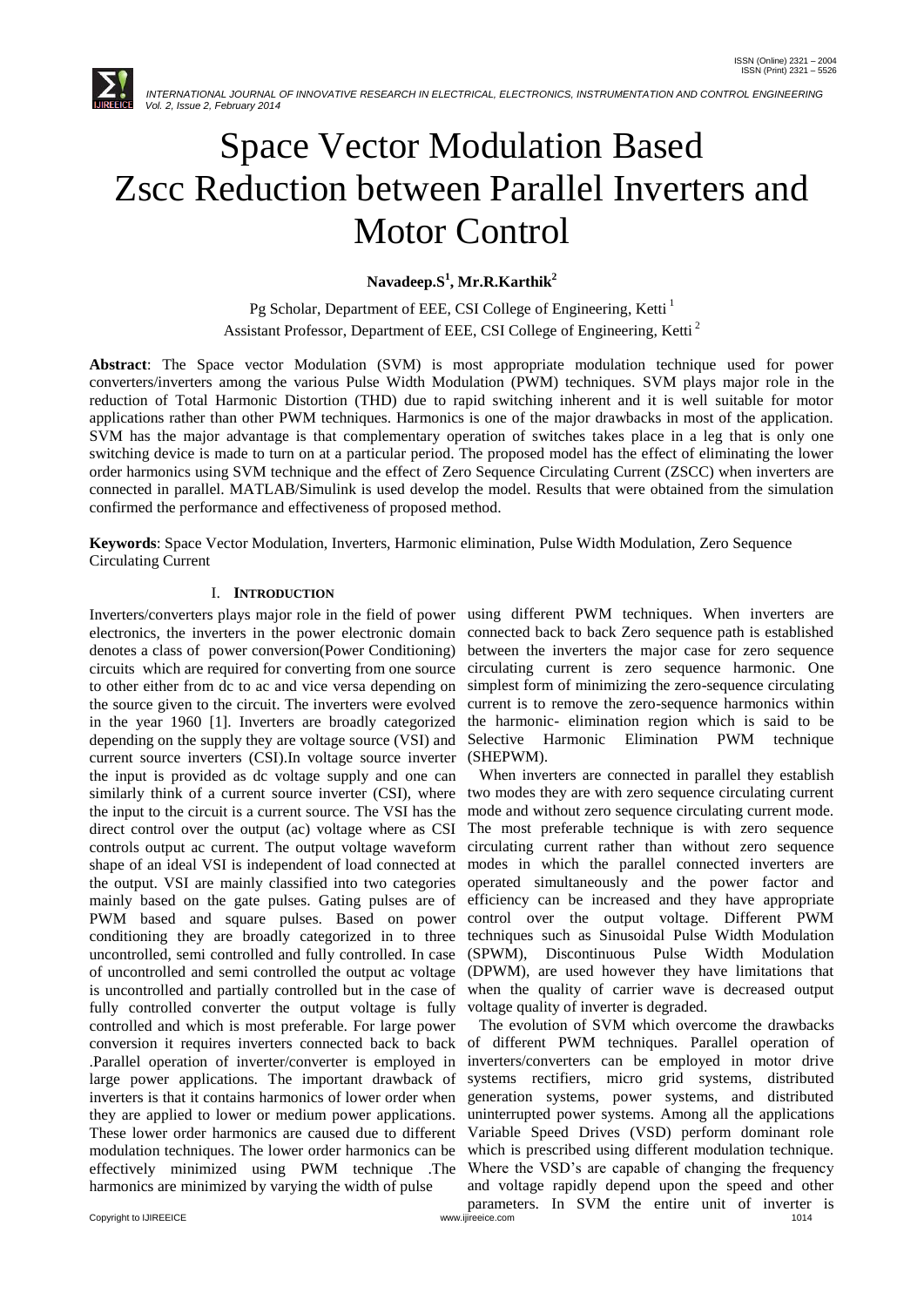

has finite number of switching states. In which they consist of six active vectors and two zero vectors, totally eight switching states.

 This SVM technique has an advantage that it can be expanded from existing three phase inverters to multilevel inverters depending on its parameters and usage. Minimization of the harmonic content in the power electronics circuits is tedious and which lead to major power quality issue. The harmonics can be minimized using several techniques they are as follow as HEPWM, SHEPWM, usage of Isolation transformer at the output side, etc., among the all Selective Harmonic Elimination (SHE) technique is most preferable for harmonic reduction. Where the usage of transformer makes system bulkier. The switching pulses are programmed by using Optimization algorithms [5], [6]. When numbers of inverters are connected in parallel ZSCC problem arises between the inverters [7]. The ZSCC can be reduced by connecting current-sharing inductors. The main cause for ZSCC is triplen harmonics . The proposed real-time method reduces the triplen harmonics which in turn reduces the ZSCC.

 The rest of this paper is organized as follows. Section II reviews the theoretical background of the SVM technique. The implementation of SVM in three phase inverter is detailed in Section III. Section IV presents the simulation and experimental results of the proposed method. The final section contains conclusions of this paper.

## II. **SPACE VECTOR MODULATION**

SVM is similar to that of Sine+3 harmonic PWM rd technique which is the modification of sinusoidal PWM technique. The SVM technique differs from the actual PWM by implementation. In SVM the combination of three phases is considered to be one vector. In which the three phase inverter instantaneous voltage differs from phase voltages. However the instantaneous magnitude of inverter is matched with the phase voltage at six discrete instants at the instant one of the phase voltage has maximum positive or negative peak magnitude and other two have half of the peak magnitude where the polarity of peak magnitude varies from the other two phases. Initially three phases are submerged into two phases for simplicity [2]. Here space vectors are demonstrated as time varying quantities which always sum to zero and are separated by 120 degree are expressed as space modulating vectors. The three phase systems are given as  $Va(t)$ ,  $Vb(t)$ ,  $Vc(t)$  can be represented uniquely by a rotating vector,

|  | V=VA (t) +VB (t) ej2 $\Pi$ /3+ VC (t) e-j2 $\Pi$ /3 | (1) |
|--|-----------------------------------------------------|-----|
|--|-----------------------------------------------------|-----|

|--|

| VA $(t)$ = Vm sin $\omega t$         | (2) |
|--------------------------------------|-----|
| $VB(t) = Vm \sin(\omega t - 2\pi/3)$ | (3) |
| $VC(t) = Vm \sin(\omega t + 2\pi/3)$ | (4) |

 Here three phase frames are converted into two phase frames by using different transformation. The different transformation for transforming static to rotating frames

considered to be one. Other than PWM technique SVM are Park*,* Kron, Clarks transform etc., Among the above Clarks transformation is preferred for three phase to two phase transformation. In a three-phase system, the vectorial representation is achieved by the 3/2 transformation given in figure1.



Figure1. Relation between Stationary frames and rotating xy frames



 The orthogonal two phase system are given as (Vx, Vy), Where,  $V=Vx+jVy$  (3) The VSI configuration is shown in figure 2. Shows a three-phase voltage source inverter whose output terminals are fed to the three terminal of a three-phase ac machine. Three phase normal inverter is

used here and the inverter is connected to the voltage source of Vdc. From the knowledge of 3-phase voltage source inverters, it may be obvious that the two switches of each inverter leg don"t conduct at the same instant. Thus the six switches of the three legs will have a probability of eight different switching combinations are stated as shown in table 1.

|                |                                              |                     |                                  | <b>TABLE I</b> |              |                            |          |               |           |
|----------------|----------------------------------------------|---------------------|----------------------------------|----------------|--------------|----------------------------|----------|---------------|-----------|
|                | switching logic and voltage magnitude of SVM |                     |                                  |                |              |                            |          |               |           |
| Voltage in     | Switching<br><b>Vectors</b>                  |                     | <b>Line - Neutral</b><br>Voltage |                |              | <b>Line - Line Voltage</b> |          |               |           |
| <b>Vectors</b> | А                                            | B                   | c                                | $\rm V_{m}$    | $\rm V_{bn}$ | $\rm V_{\rm cn}$           | $V_{ab}$ | $\rm V_{bc}$  | $\rm V_0$ |
| $\rm V_{0}$    | $\ddot{\rm{o}}$                              | $\ddot{\mathbf{0}}$ | o                                | ٥              | Ō            | 0                          | Ō        | Ō             | Ō         |
| v,             | 1                                            | $\Omega$            | o                                | 2/3            | $-1/3$       | $-1/3$                     | 1        | 0             | -1        |
| v,             | 1                                            | 1                   | Ō                                | 1/3            | 1/3          | $-2/3$                     | Ō        | 1             | -1        |
| v,             | Ŏ                                            | 1                   | Ŏ                                | $-1/3$         | 2/3          | $-1/3$                     | $^{-1}$  | 1             | Ō         |
| $\rm V_4$      | $\theta$                                     | 1                   | 1                                | $-2/3$         | 1/3          | 1/3                        | $^{-1}$  | $\alpha$      |           |
| $\rm{V}_5$     | Ō                                            | $\ddot{\mathbf{0}}$ | 1                                | $-1/3$         | 1/3          | 2/3                        | Ŏ        | $\mathbf{-1}$ |           |
| $\rm{V}_6$     | 1                                            | $\Omega$            | ۱                                | 1/3            | $-2/3$       | 1/3                        | 1        | -1            | o         |
| v,             | 1                                            | ĭ                   | 1                                | o              | 0            | o                          | Ō        | o             | ٥         |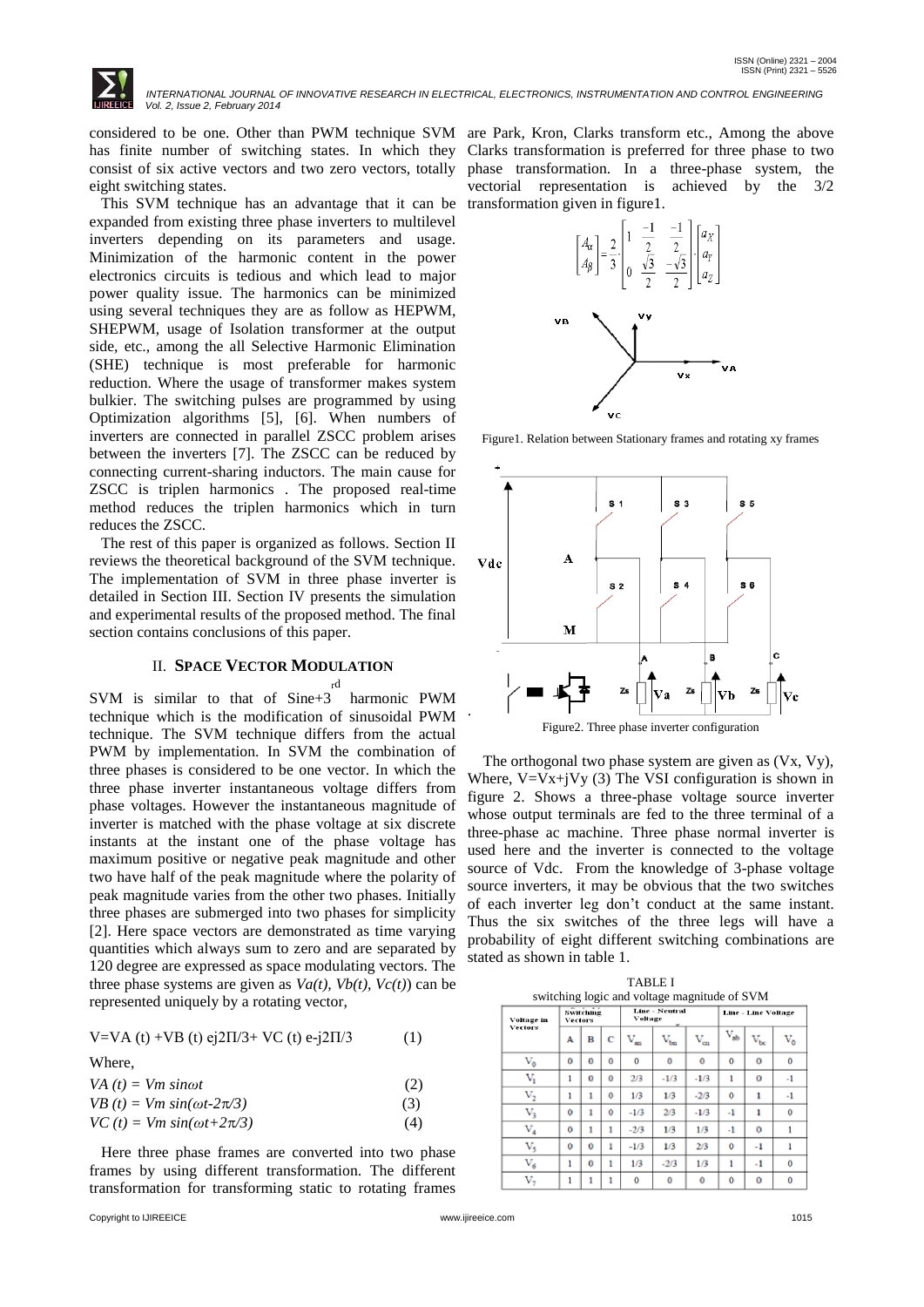Among the eight combinations, two combinations in which when all the upper switches or all the lower switches of each pole are simultaneously turned ON at the same instant result in zero output voltage from the inverter. These two combinations are referred as **null states/vectors** of the inverter. The remaining six switching combinations, wherein either two of the high side (upper) switches and one of the low side (lower) switch conduct, or vice-versa, are **active states/vectors**. The active voltage vectors have the magnitude of  $v_{\text{dc}}$  and the null voltage vectors consist of zero magnitude. The non-zero vector namely V1 to V6 shape the hexagon axis as shown in figure 3 and the angle between two non-zero vectors is 60 electrical degree. The null vectors V0 and V7 represent the short circuit on the output, where others are vectors in x-y plane. These eight vectors are called the space vectors.



Figure3. The voltage space-vectors output by a 3-phase VSI inverter

#### III.**BLOCK DIAGRAM**

The proposed technique is to reduce the zero sequence circulating current between the inverters when more than two inverters connected parallel for bulk power application. In advance they are quite different from the different PWM techniques which can be employed for motor control applications by minimizing the Total harmonic distortion. The overall system consists of a Space Vector PWM (SV-PWM) pulse generator, power inverter module and a three phase induction motor load



Figure4. Block diagram of the system

 Figure 4 gives the one line diagram of an inverter connected to a motor load which is lead by the SVM pulses. In this category minimization of THD is only concentrated and in which they does not have any effect of Zero Sequence Circulating Current (ZSCC) since they have only one inverter configuration.



Figure5. Block diagram for two inverters that were connected in parallel

 In this session the block Figure 5 represents the overall operation of the proposed system. The SVM pulses are generated using SVM pulse generator and those where given as input to the inverters. The inverters are operated between the common dc and the ac bus. The resistance of both current sharing inductors and inverters is negligible. Three phase induction motor load is used here and effect of Zero Sequence Circulating Current (ZSCC) and the harmonics are studied using the proposed system.

#### IV.**SIMULATION AND RESULTS**

As shown in the figure 6(a) two three phase inverters are connected in parallel forwarded to a motor load. The inverters are provided with three phase SV-PWM pulses and the zero sequence circulating current is plotted using mathematical model.



Figure6(a). Parallel inverter connected to motor load.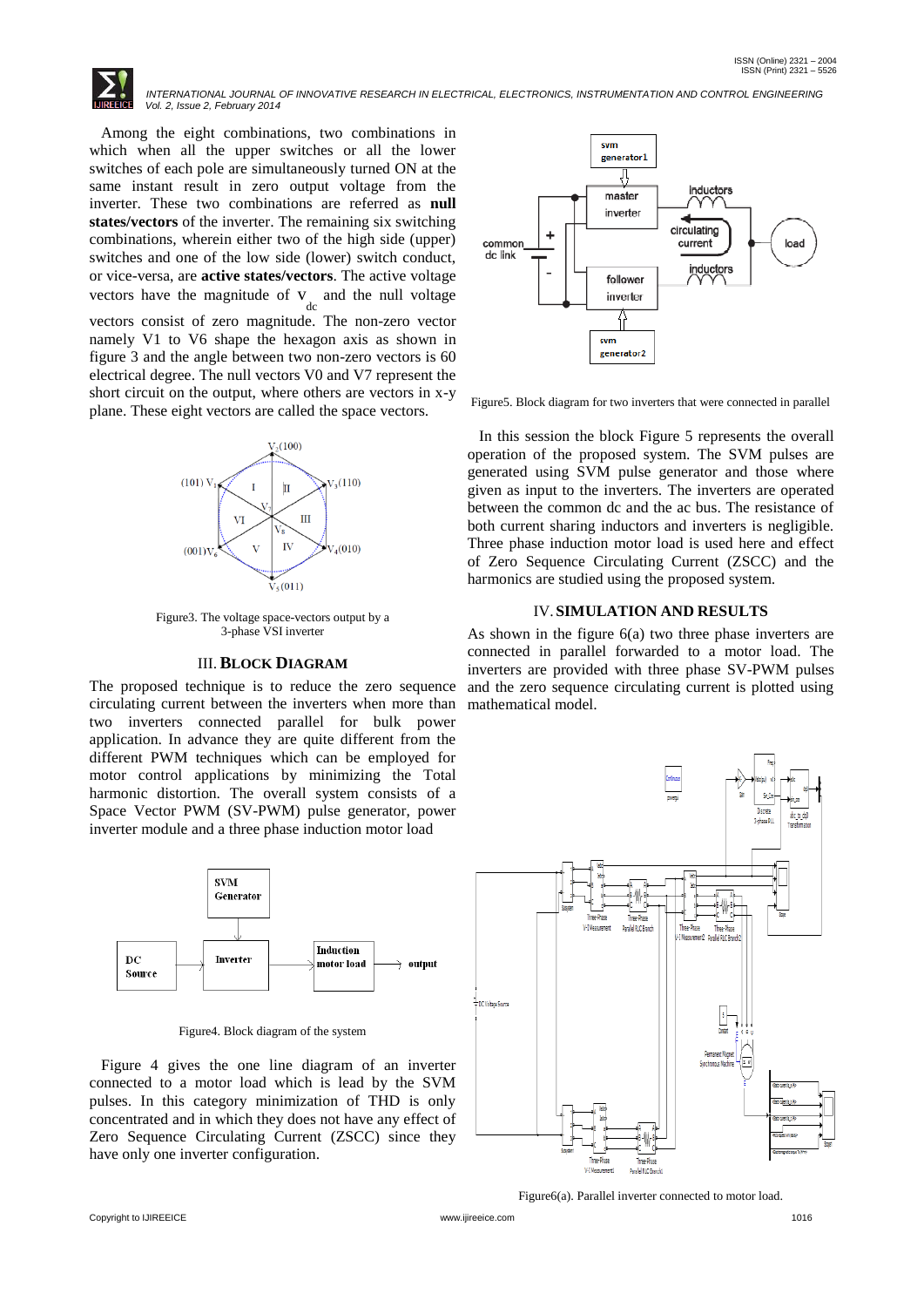As shown in the figure 6(b), the three phase SV-PWM switching signals are sent out of the SV-PWM function generator to the input ports of the multiplexer.A three phase SVM gated inverter with Permanent magnet Synchronous motor load is considered. A complete mathematical model of the SV-PWM is obtained and simulated using MATLAB/Simulink to estimate the performance of a three phase inverter. Similarly two inverters are connected in parallel provided with SVM to study the ZCSS performance and which is plotted in figure 9.



Figure6(b). Simulation of three phase inverter with SVM technique

### **RESULTS**

 Figure 7 shows the induction motor stator current produced in the system



Figure7. Motor Current results



Figure9. Zero Sequence Circulating Current

 Figure 8 represents the speed and the electromagnetic torque of the motor. The THD values are calculated after the development of the system and they are tabulated to analyse the performance of the system. The THD is mainly depends on the stator phase output current. The harmonics present in the three phases are obtained using the simulation results. The simulation result concludes that harmonic content in the system is less when compared with different PWM technique. The tabulation shows the values of the harmonics in the system and also the system appendix

| <b>TABLEII</b><br>THD analysis of load currents |                            |                              |     |                            |  |  |  |
|-------------------------------------------------|----------------------------|------------------------------|-----|----------------------------|--|--|--|
|                                                 | <b>Voltage</b><br>in volts | <b>Frequency</b><br>in Hertz | M.I | THD of<br>phase<br>current |  |  |  |
| Phase a                                         | 400                        | 50                           | 0.8 | 0.48                       |  |  |  |
| Phase b                                         | 400                        | 50                           | 0.8 | 0.47                       |  |  |  |
| Phase c                                         | 100                        | 50                           | 0.8 | 0.49                       |  |  |  |